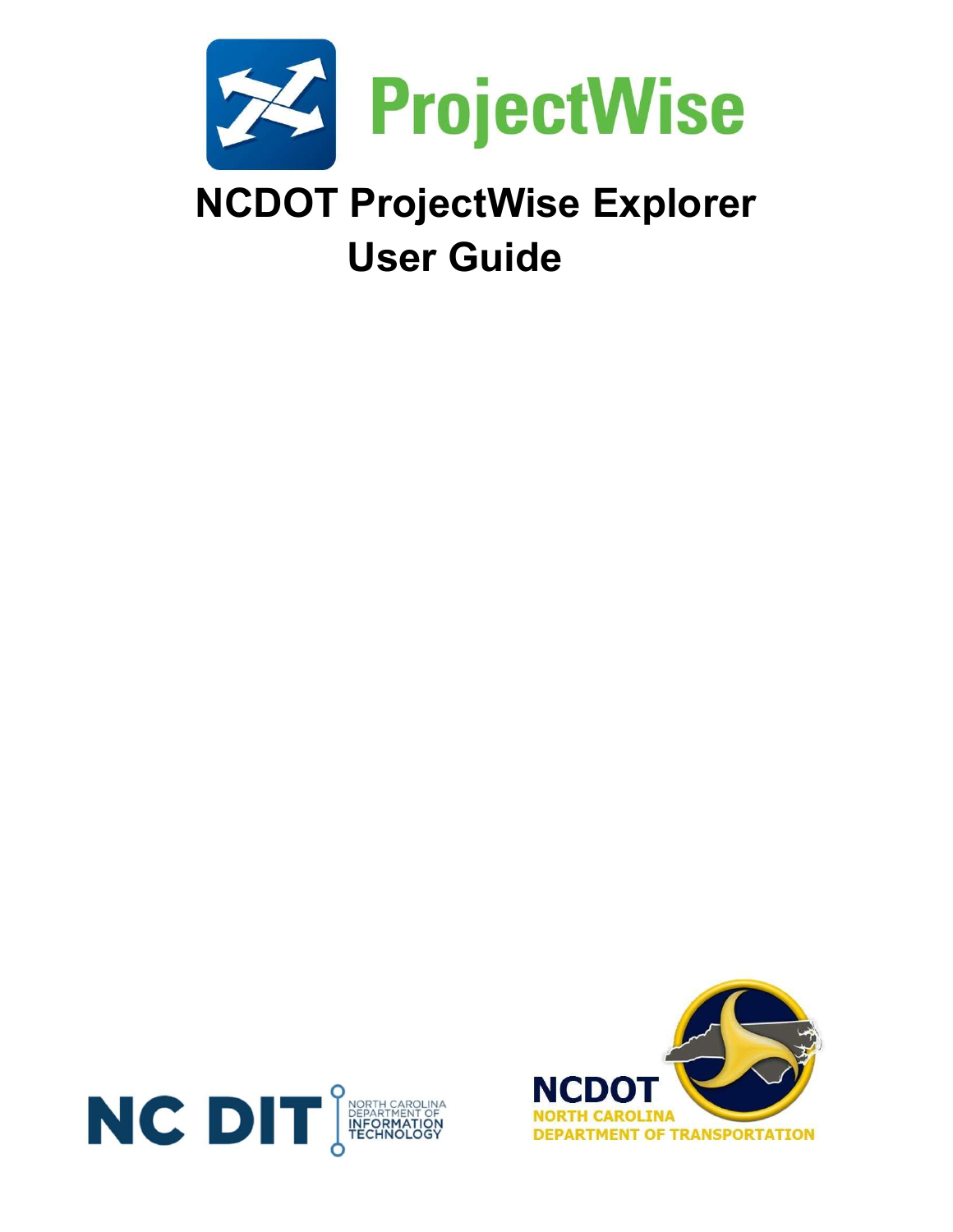#### What is ProjectWise Explorer?

- ProjectWise (PW) Explorer is the interface between the user and the PW datasource. It looks very similar to Windows Explorer and functions basically the same.
- It is used to access the Production datasource that contains your projects, folders, and dgn files along with any related pdf, Word documents, Excel spreadsheets, etc.

### Logging into a ProjectWise Datasource

- A datasource represents a set of projects referred to as work areas in ProjectWise
- At login ProjectWise verifies your account, which determines your access rights. These rights depend on your user group assignments.
- An account will be created for you for each datasource you need to log in to.
- Your login account will be the same as the user name and password you used to create a login on the Bentley Connection Client.
- You will use Bentley IMS authentication when logging in to ProjectWise.

If you are not signed into Connection Client when you open ProjectWise Explorer, then it will open automatically to allow sign in.

# ProjectWise Datasource – Working Directory

- The first time you log into a datasource you are prompted to create a Working Directory
- This working directory is a location on your computer that contains copies of the files that you check or copy out from a ProjectWise cloud plus your workspace files.
- Applications launched from ProjectWise Explorer will use these files automatically which makes opening them go faster. You can sync your work to the server using a command called Update Server Copy



# ProjectWise Explorer Application Window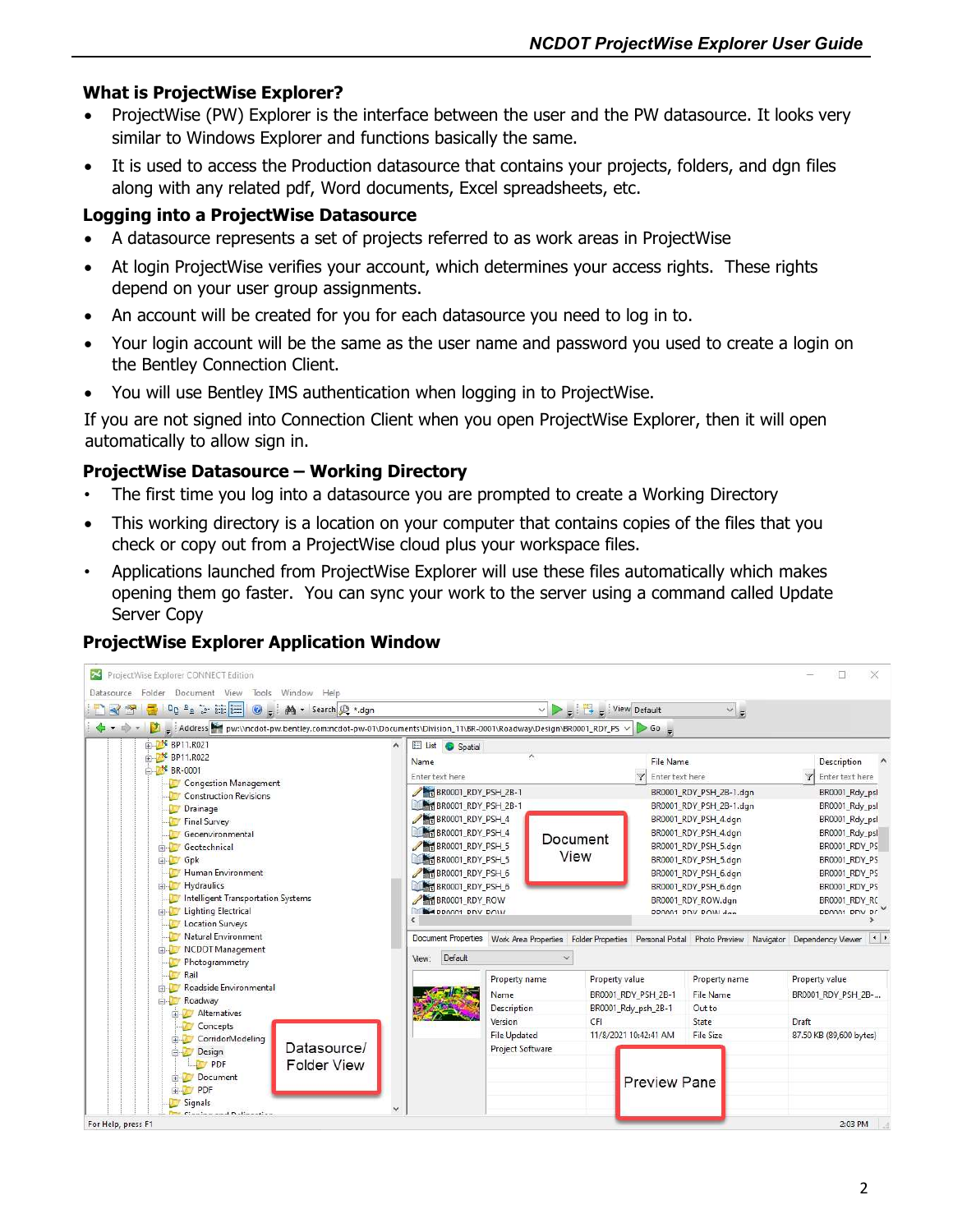### Icons Which Indicate a Document's Permission and Status

| <b>Read / Write</b> $-$ The document is checked in, and you have permission to<br>modify the document.                                                                                               |  |  |  |
|------------------------------------------------------------------------------------------------------------------------------------------------------------------------------------------------------|--|--|--|
| <b>Read Only</b> — You have read-only access to the document, either because you<br>have neither Write or File Write privileges for this document, or possibly<br>because the document is a version. |  |  |  |
| <b>Locked</b> $-$ Document is either checked out or has had a managed export made<br>by another user. The document can still be opened as Read Only.                                                 |  |  |  |
| <b>Checked Out</b> $-$ Document is checked out to you.                                                                                                                                               |  |  |  |
| <b>Exported</b> $-$ There has been a managed export of the file by you.                                                                                                                              |  |  |  |
| <b>Final Status of a Document</b> - Someone has set Final Status on this<br>document.                                                                                                                |  |  |  |
| <b>Final Status of a Version</b> - Someone has set Final Status on this version.                                                                                                                     |  |  |  |

# How To Check Out A Document

ProjectWise is a document management system that uses a "Check Out / Check In" procedure. When a document is checked out, a copy of the document is created and placed on your local hard drive into your "Working Folder". Here are the four method's that can be used to check out a document:

- 1) Double-click on the document. This will check out the document and open it.
- 2) Right-click on the document and select "Open". This is the same as double-clicking the document.
- 3) Right-click on the document and select "Open With". And navigate to the specific application to open the document.
- 4) Right-click on the document and select "Check Out". This will check out the document but not open it. Once the document has been checked out, it becomes locked in the database. Other users can open the document in a Read Only format.

# Delta File Transfer (DFT)

Rather than transferring entire files across a network, ProjectWise uses a process call Delta File Transfer (DFT). Only the changes in a file are transferred during check-out or check-in. Doing this significantly improves the speed and performance when transferring a file.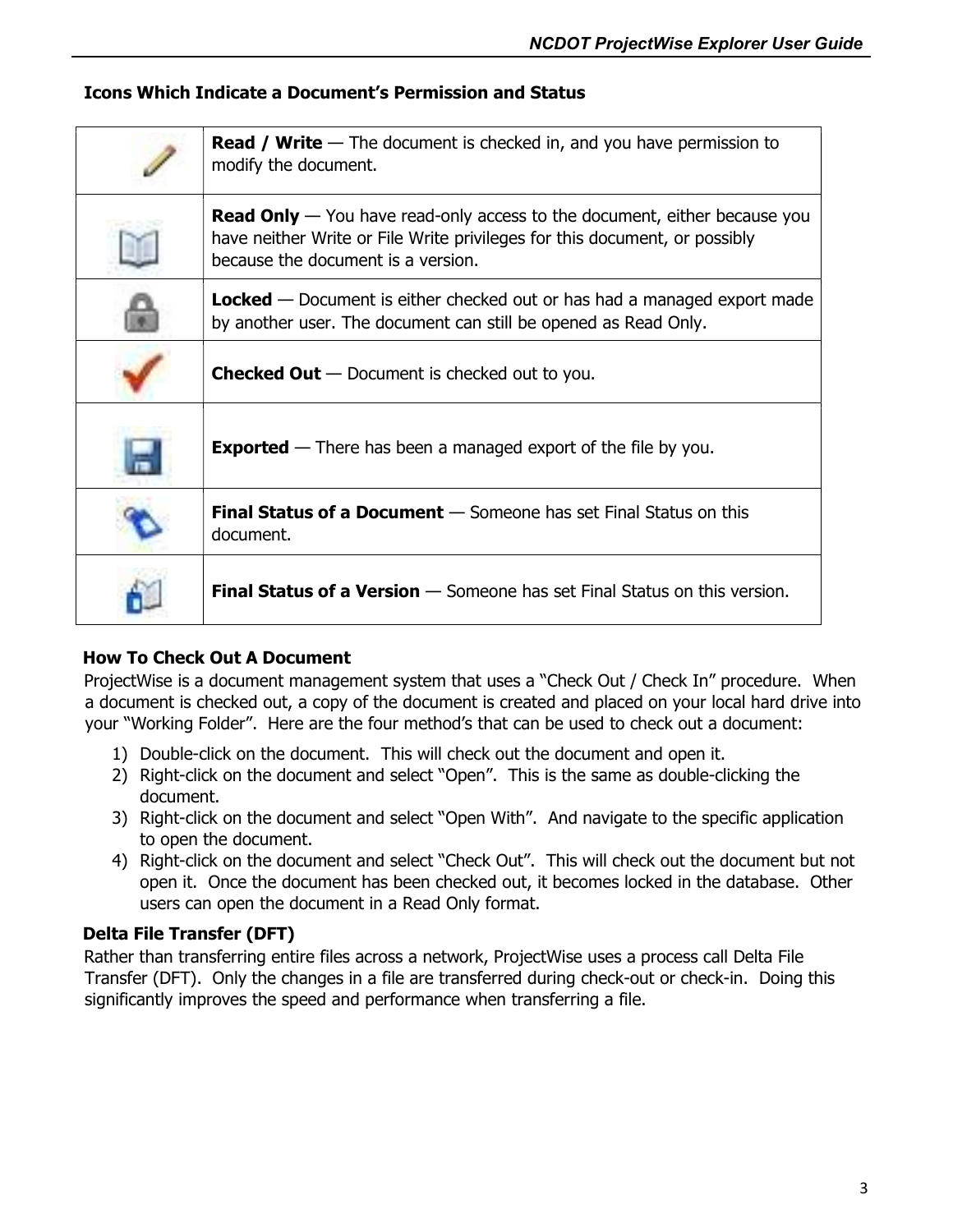#### Using NCDOT Managed Workspaces

Work Areas that have been associated with a Managed Workspace will automatically download the most recent discipline standards for a file depending on which folder the file resides in. Each discipline's folder has a configuration set up that will load the related workspace. If you have need to load any of NCDOT's combo workspace, you can right click on the file and use the Open With… option from the menu. This will duplicate the functionality of the desktop icons for previous version that were delivered within the ZIP file.

| Name                                                                 | Description                                                          | Application                                                                                                            |
|----------------------------------------------------------------------|----------------------------------------------------------------------|------------------------------------------------------------------------------------------------------------------------|
| OpenRoads Designer CONNECT Edition                                   | OpenRoads Designer CONNECT Edition                                   | "C: \Program Files\Bentley\OpenRoads Designer CE 10.10\OpenRd<br>-ws PWEXPLORER=1"-wsPWDIR=C:/PROGRA~1/Bentley/PROJE   |
| CO - All Units                                                       | C <sub>0</sub> - All Units                                           | "C: \Program Files\Bentley\OpenRoads Designer CE 10.10\OpenRc<br>-wsNCDOT_UNIT_COMBO=C0 "%1" -ws_PWEXPLORER=1"-wsPV    |
| C1 - Roadway/Hydraulics (Default - DRN file)                         | C1 - Roadway/Hydraulics (Default - DRN file)                         | "C: \Program Files\Bentley\OpenRoads Designer CE 10.10\OpenRc<br>-wsNCDOT_UNIT_COMBO=C1 "%1" -ws_PWEXPLORER=1 "-wsPV   |
| C2 - Roadway/Hydraulics/Photogrammetry/Survey (Final<br>Survey file) | C2 - Roadway/Hydraulics/Photogrammetry/Survey (Final<br>Survey file) | "C: \Program Files\Bentley\OpenRoads Designer CE 10.10\OpenRc<br>-wsNCDOT_UNIT_COMBO=C2 "%1" -ws_PWEXPLORER=1"-wsPV    |
| C3 - Signals/Signing/Traffic/Traffic Control/TSU                     | C3 - Signals/Signing/Traffic/Traffic Control/TSU                     | "C: \Program Files\Bentley\OpenRoads Designer CE 10.10\OpenRc<br>-wsNCDOT_UNIT_COMBO=C3 "%1" -ws_PWEXPLORER=1 "-wsPV   |
| C4 - Photogrammetry/Survey (Basemapping)                             | C4 - Photogrammetry/Survey (Basemapping)                             | "C: \Program Files\Bentley\OpenRoads Designer CE 10.10\OpenRc<br>-wsNCDOT UNIT COMBO=C4 "%1" -ws PWEXPLORER=1 "-wsPV   |
| C5 - Roadway/Rail                                                    | C5 - Roadway/Rail                                                    | "C: \Program Files\Bentley\OpenRoads Designer CE 10.10\OpenRc<br>-wsNCDOT UNIT COMBO=C5 "%1" -ws PWEXPLORER=1 "-wsPV v |
|                                                                      |                                                                      |                                                                                                                        |

# NCDOT Export to Shareport

- 1) Create a Document Set
	- a. From the Document main dropdown menu, choose Set > New



This will open the Create Document Set window.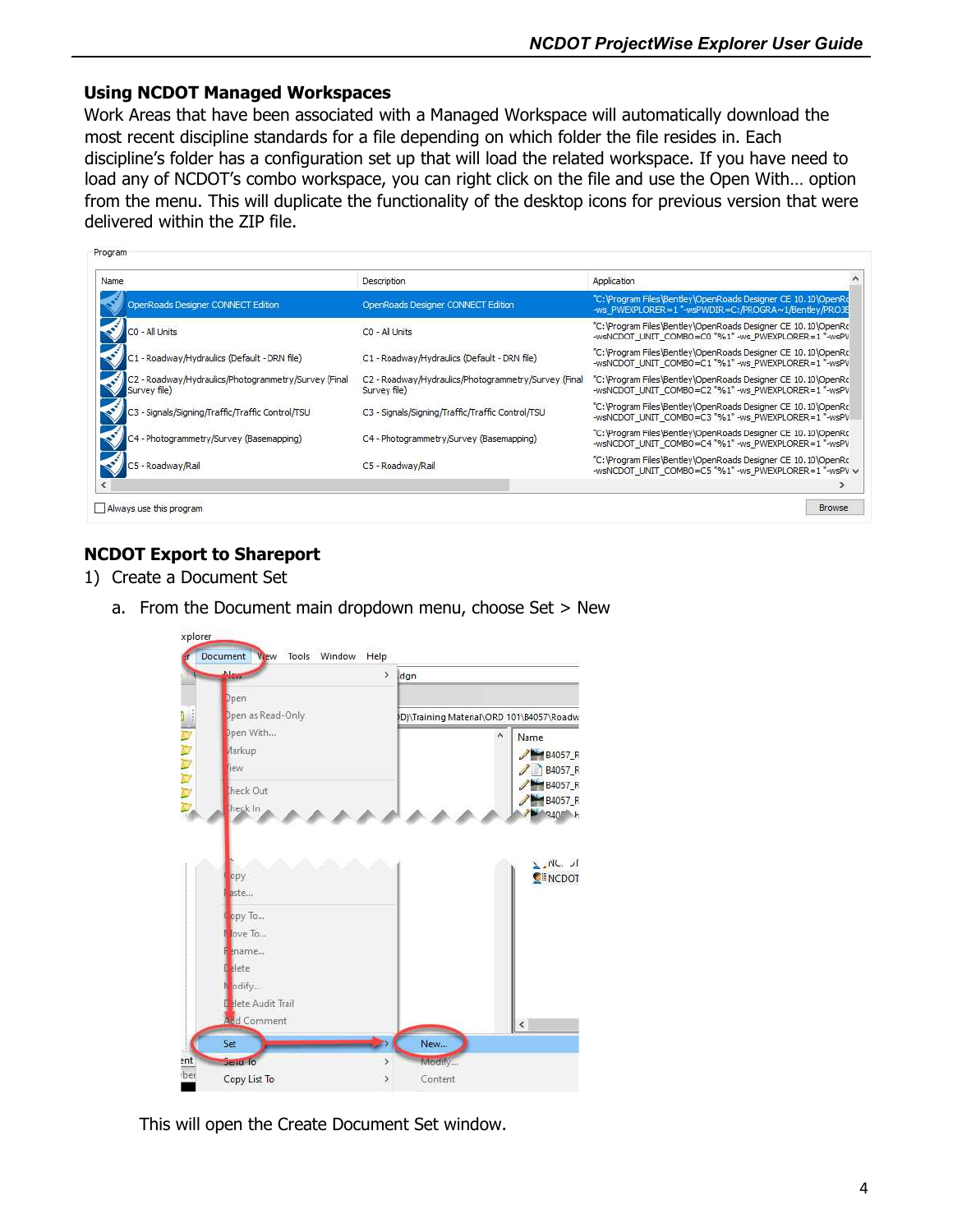b. Enter the document set name and description then click OK

| Name:        | TRN_DOC_SET                  |
|--------------|------------------------------|
| Description: | <b>Training Document Set</b> |

A blank window will display.

| PDF - TRN_DOC_SET             |                          |                              |   | ÷,                             | □            | X                         |
|-------------------------------|--------------------------|------------------------------|---|--------------------------------|--------------|---------------------------|
| E List Spatial                |                          |                              |   |                                |              |                           |
| Lock to Version<br>Enter text | Name<br>了 Enter text h 了 | File Name<br>Enter text here | 7 | Description<br>Enter text here | $\mathbb{Z}$ | <b>Utility</b><br>Enter t |
|                               |                          |                              |   |                                |              |                           |
|                               |                          |                              |   |                                |              |                           |
|                               |                          |                              |   |                                |              |                           |
|                               |                          |                              |   |                                |              |                           |
|                               |                          |                              |   |                                |              |                           |
|                               |                          |                              |   |                                |              |                           |
|                               |                          |                              |   |                                |              |                           |
|                               |                          |                              |   |                                |              |                           |

- c. Drag any files to be included to the blank window then close by clicking the "X" in the upper right corner.
- d. Adding/removing files from the document set At any time, documents can be added/removed by opening the document set.
	- i. Open the document set by double-clicking it OR right click on the document set and select Open. A window will display all the documents in the set.
	- ii. Drag the additional documents into the window to add.
	- iii. Right-click on the file within the document set window and choose Set > Remove from Set A box will appear asking "Do you want to remove document(s) from the set?"
- iv. Click Yes
- v. Close the document set when finished.
- 2) Export to SharePoint

A document set may contain multiple file types, but only PDF files will be sent through this procedure. The PDF files will be place in a SharePoint location according their project and discipline.

a. Right-click the document set